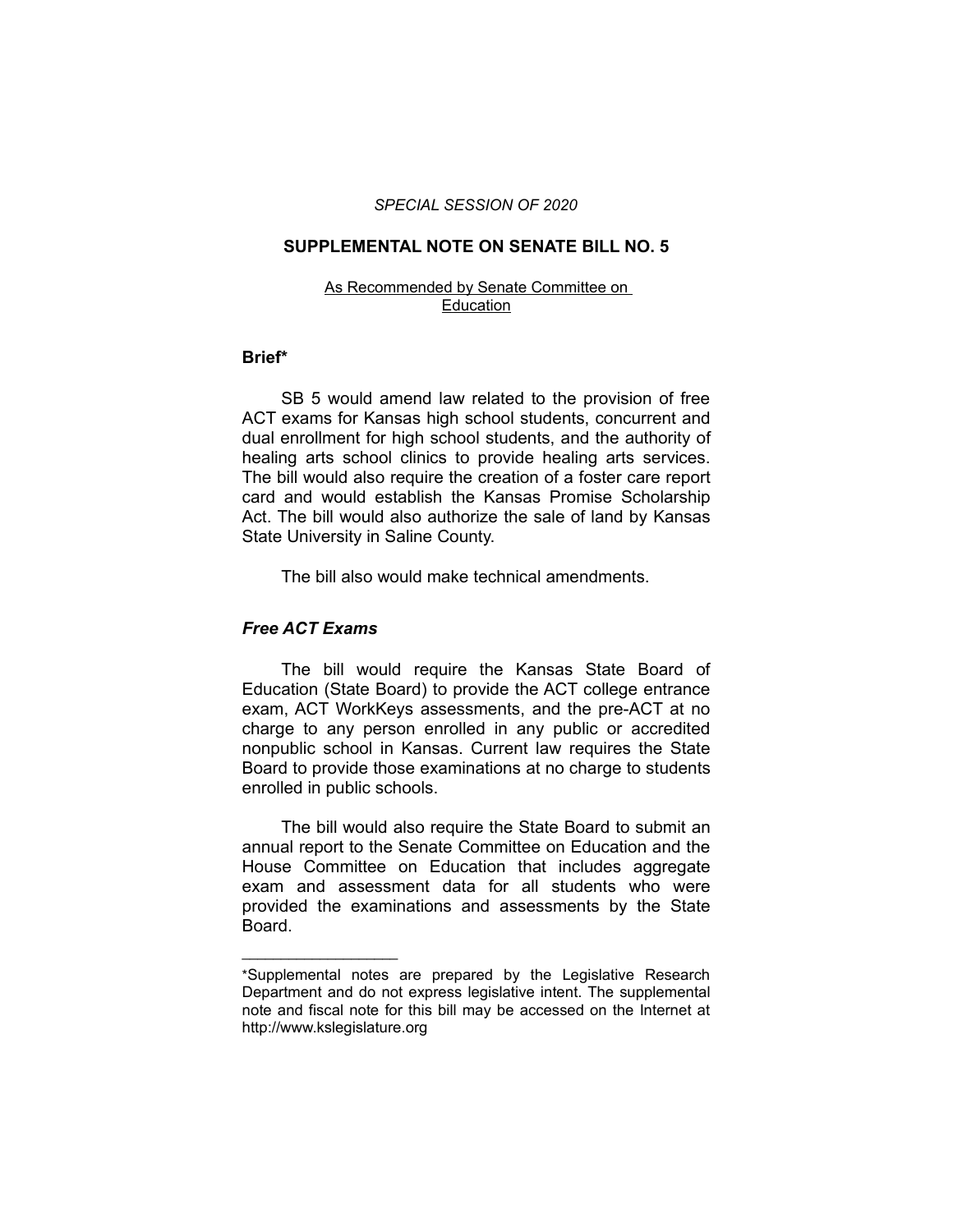### *Concurrent Enrollment and Dual Enrollment*

The bill would amend the Kansas Challenge to Secondary School Students Act (Act). Specifically, the bill would amend law related to concurrent and dual enrollment of high school students at postsecondary educational institutions.

# *Authority of School Districts*

The bill would allow school districts, at the discretion of the local board of education, to pay tuition, fees, books, materials, and equipment for any high school student who is concurrently or dually enrolled at a postsecondary educational institution (postsecondary institution). The bill would authorize a local board of education to pay all or a portion of those costs. The bill would require any such payment to be paid directly to the postsecondary institution by the school district. Students or their families would be required to pay any portion of the costs not covered by the school district. School districts would also be authorized to provide transportation for concurrently or dually enrolled students.

The bill would require school districts to grant high school credit to concurrently or dually enrolled students who satisfactorily complete course work at a postsecondary institution.

The bill would prohibit school districts from paying for technical education courses that are part of the Excel in Career Technical Education program (also known as SB 155 courses) administered by the Kansas Board of Regents (KBOR).

#### *Student Eligibility and Requirements*

The bill would amend the definition of "student" in the Act to require a student to have an individualized plan of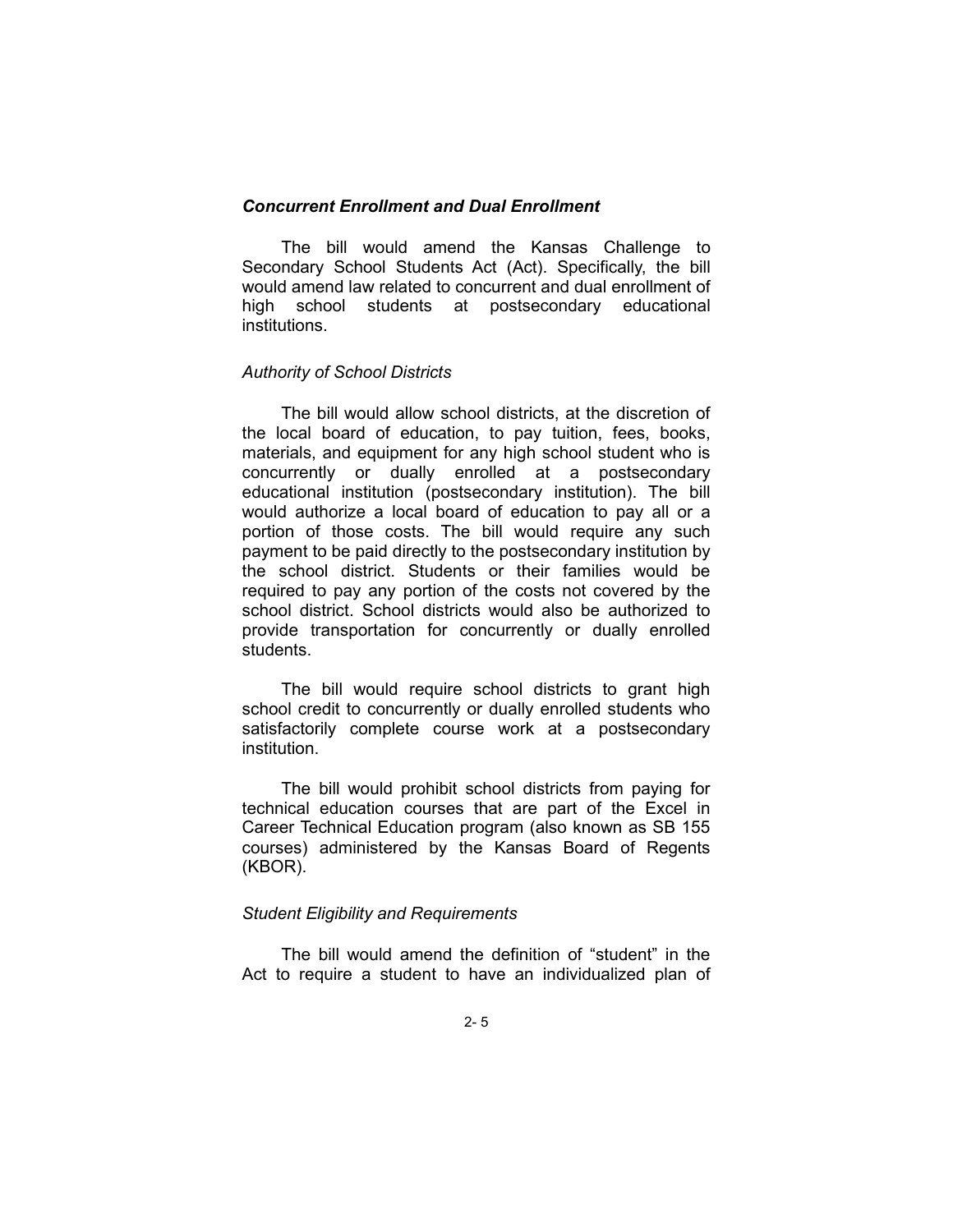study or an individualized education program. The new definition of student would be a person:

- Enrolled in grades 10, 11, or 12 in a school district, or a gifted student enrolled in grades 9, 10, 11, or 12;
- Who has demonstrated the ability to benefit from participation in the regular curricula of a postsecondary institution;
- With an individualized plan of study or an individualized education program;
- Who has been authorized by the principal of the school attended to apply for enrollment at an eligible postsecondary institution; and
- Is accepted for enrollment at an eligible postsecondary institution.

The bill would require a student to remain in good standing at the postsecondary institution in which they are enrolled or show satisfactory progress as determined by their school district In order to remain eligible for participation.

### *Requirements on Postsecondary Educational Institutions*

The bill would require postsecondary institutions to notify a student or a student's parent or guardian if the course in which a student is enrolled is not eligible for a systemwide transfer of college credit, as determined by the KBOR.

### *Tuition Waiver for Foster Care Students*

The bill would expand the Kansas Foster Child Educational Assistance Program to provide a tuition waiver for an eligible foster child who is concurrently or dually enrolled in a postsecondary institution. In addition, school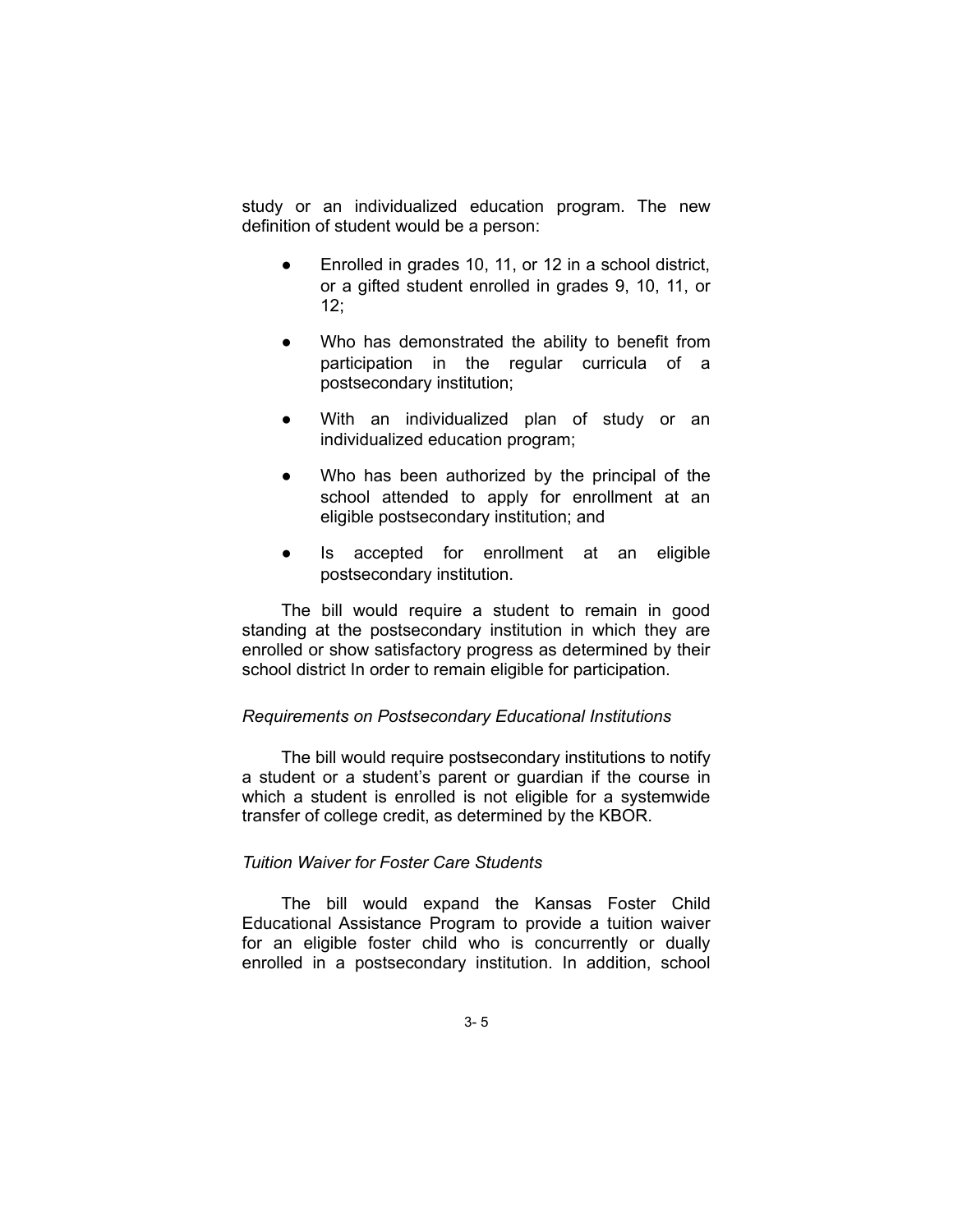districts would be authorized to pay for any costs that are not waived, including for fees, books, materials, and equipment.

# *Reporting Requirements*

The bill would require each postsecondary institution that accepts students for concurrent or dual enrollment to submit a report to KBOR. The bill would require each report to include, but not be limited to, the following:

- The number of students from each school district enrolled in the postsecondary institution, including the number of students in foster care;
- The number of students who successfully complete the courses in which they are enrolled;
- The tuition rate charged for concurrently or dually enrolled students compared to the tuition rate charged regularly enrolled students; and
- The amount and portion of costs for concurrent and dual enrollment being paid by each school district.

KBOR would be required to compile and prepare a summary report of the reports submitted by postsecondary institutions. The bill would require this summary report to be submitted to the House Committee on Education and Senate Committee on Education on or before February 15 of each year.

### *Other Amendments*

The bill would amend the definition of "accredited independent institution" in the Act to include only not-for-profit postsecondary institutions and to specify the institution must be accredited by a nationally recognized accrediting agency.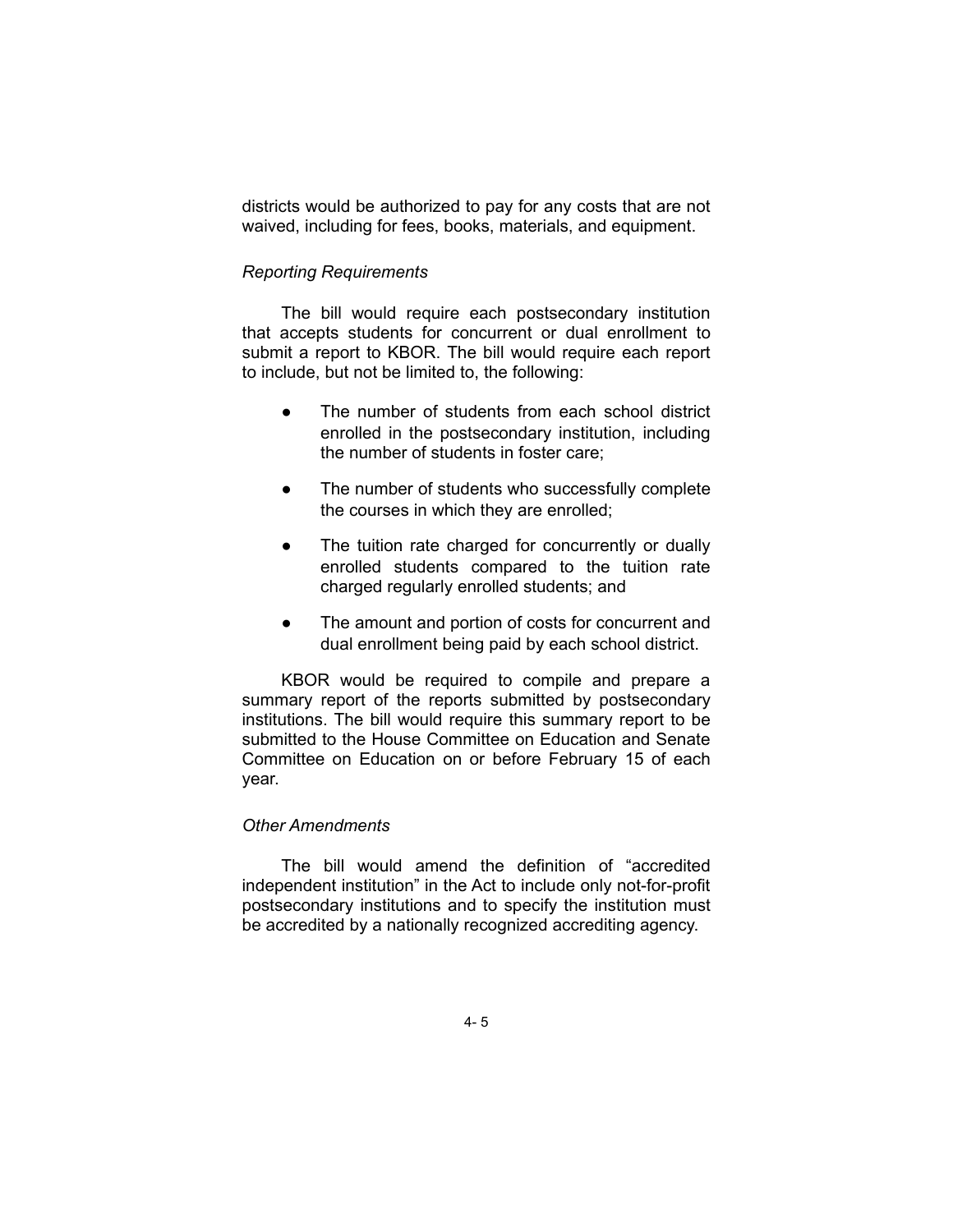# *Authority of Healing Arts School Clinics*

The bill would clarify the authority of healing arts school clinics to provide healing arts services. The bill would allow schools statutorily exempted from KBOR approval requirements to be exempted from the prohibition on the corporate practice of medicine. Current law requires that, for a school clinic to be exempted from the prohibition on the corporate practice of medicine, the school must be approved by KBOR.

The bill would also allow off-site clinics owned or operated by a school in partnership with other providers to engage in the practice of healing arts.

# *Foster Care Report Card*

The bill would require the Kansas State Department of Education (KSDE) and the Department for Children and Families (DCF) to prepare an annual academic report card on educational outcome data regarding foster care students. The bill would require the following data for foster care students to be included in the academic report card:

- The graduation rate;
- The number and percentage promoted to the next grade level;
- The number and percentage suspended during the school year;
- The number and percentage expelled during the school year;
- State standardized assessment scores and the number and percentage meeting academic standards;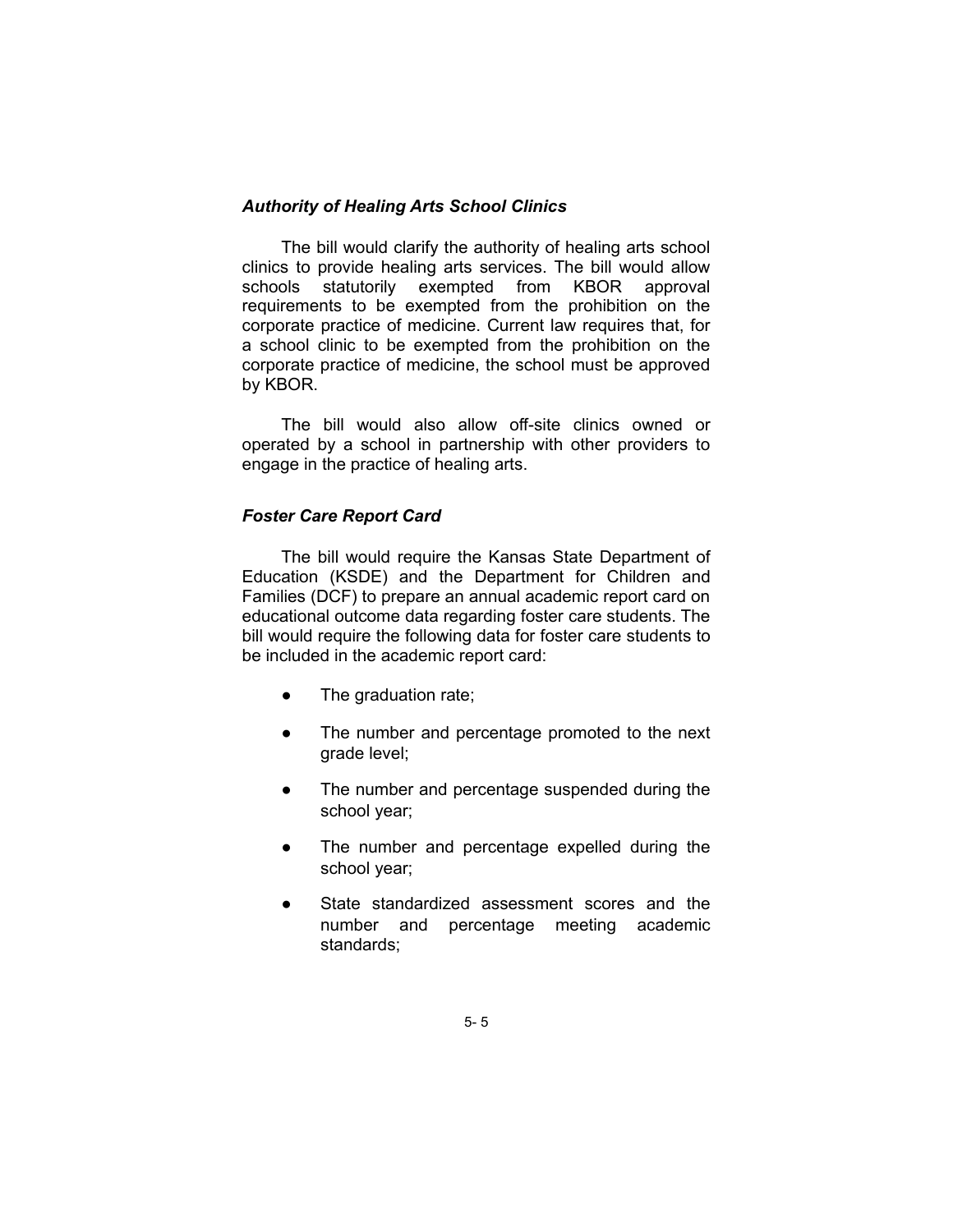- The number enrolled in preschool-aged at-risk programs, Kansas Preschool Pilot program, or early childhood special education program under the federal Individuals with Disabilities Education Act;
- The total number of foster care students in the state and how many are enrolled in school districts and how many are enrolled in accredited nonpublic schools; and
- The number and percentage of foster youth participating in the mental health intervention team pilot program or similar mental health programs.

The bill would also require de-identified disaggregated race and ethnicity data for all of the required data. The bill would require the academic report card to be submitted to the House Committee on Education and the Senate Committee on Education on or before January 15 of each year.

# *Kansas Promise Scholarship Act*

The bill would establish the Kansas Promise Scholarship Act (KPSA), which would provide scholarships for students to attend an "eligible postsecondary educational institution." The bill would define such an institution to include community or technical colleges established by law, the Washburn Institute of Technology, or any two-year associate degree program or technical certificate program offered by a private postsecondary educational institution that has its primary location in Kansas. The KPSA would be administered by KBOR.

To be eligible for a scholarship, a student would be required to:

Be a Kansas resident;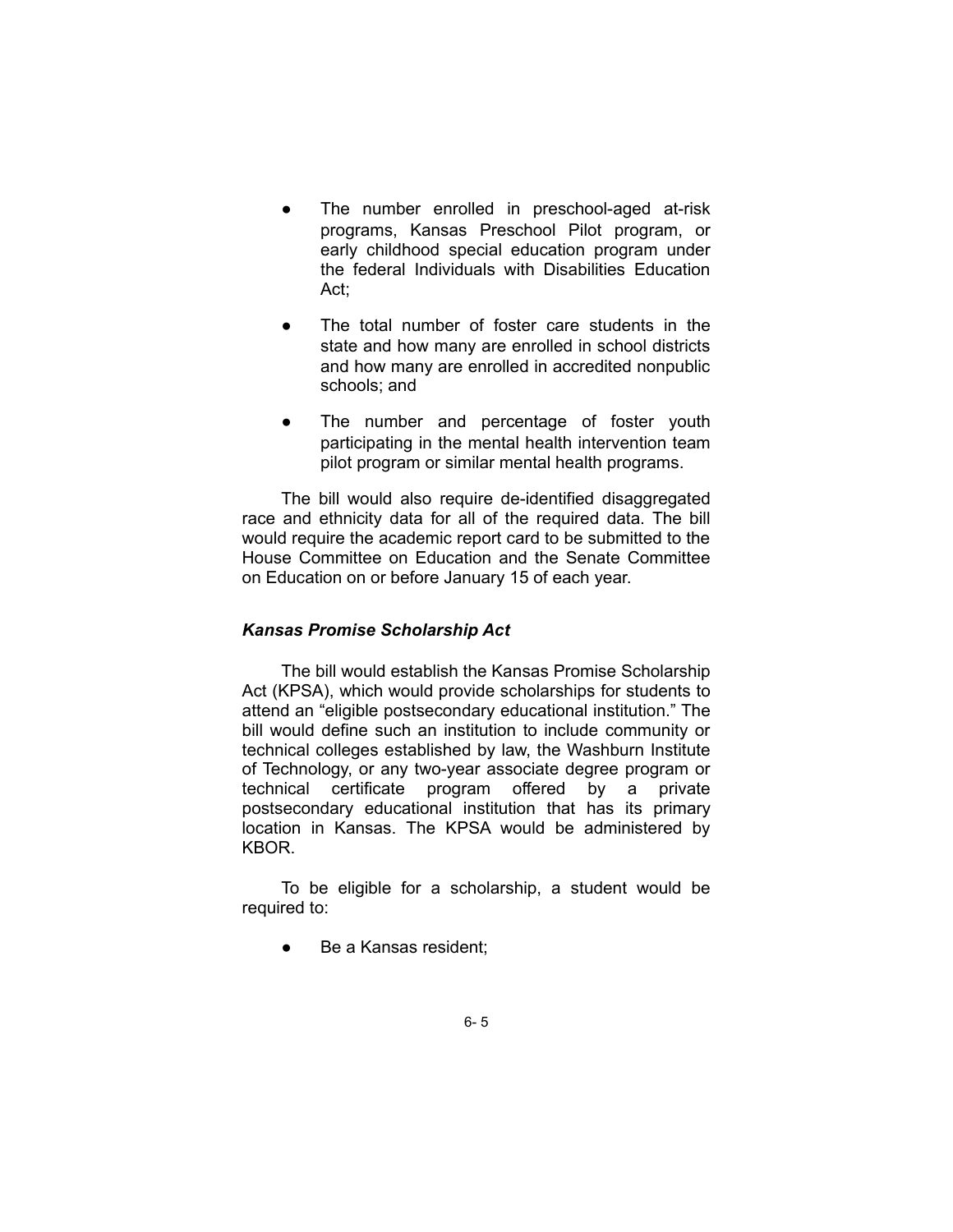- Be a graduate of Kansas public or private secondary school or have obtained a high school equivalency certificate within the preceding 12 months. The bill would also include students who graduate out of state while one or both parents are residents of Kansas and members of the Kansas National Guard who are stationed in another state. The bill would also include students who were in foster care at any time while enrolled in any of the grades 6 through 12. The bill would also include students enrolled in grade 12 in any public or private secondary school in Kansas;
- Complete the application form that would be established by KBOR;
- Enter into the scholarship agreement with the eligible postsecondary educational institution that stipulates that the student would:
	- Be a full-time student and complete the required career and technical education program or associate degree program with coursework in an identified job field that corresponds to a baccalaureate degree program;
	- Within 6 months of graduation, either work in Kansas for at least 2 years following completion of the program or enroll as a fulltime student in a public or private postsecondary educational institution and upon graduation, work in Kansas for at least 2 years;
	- Maintain records and report to KBOR the fulfillment of requirements; and
	- Agree to repay the scholarship received, plus interest, upon failure to perform as specified in the agreement; and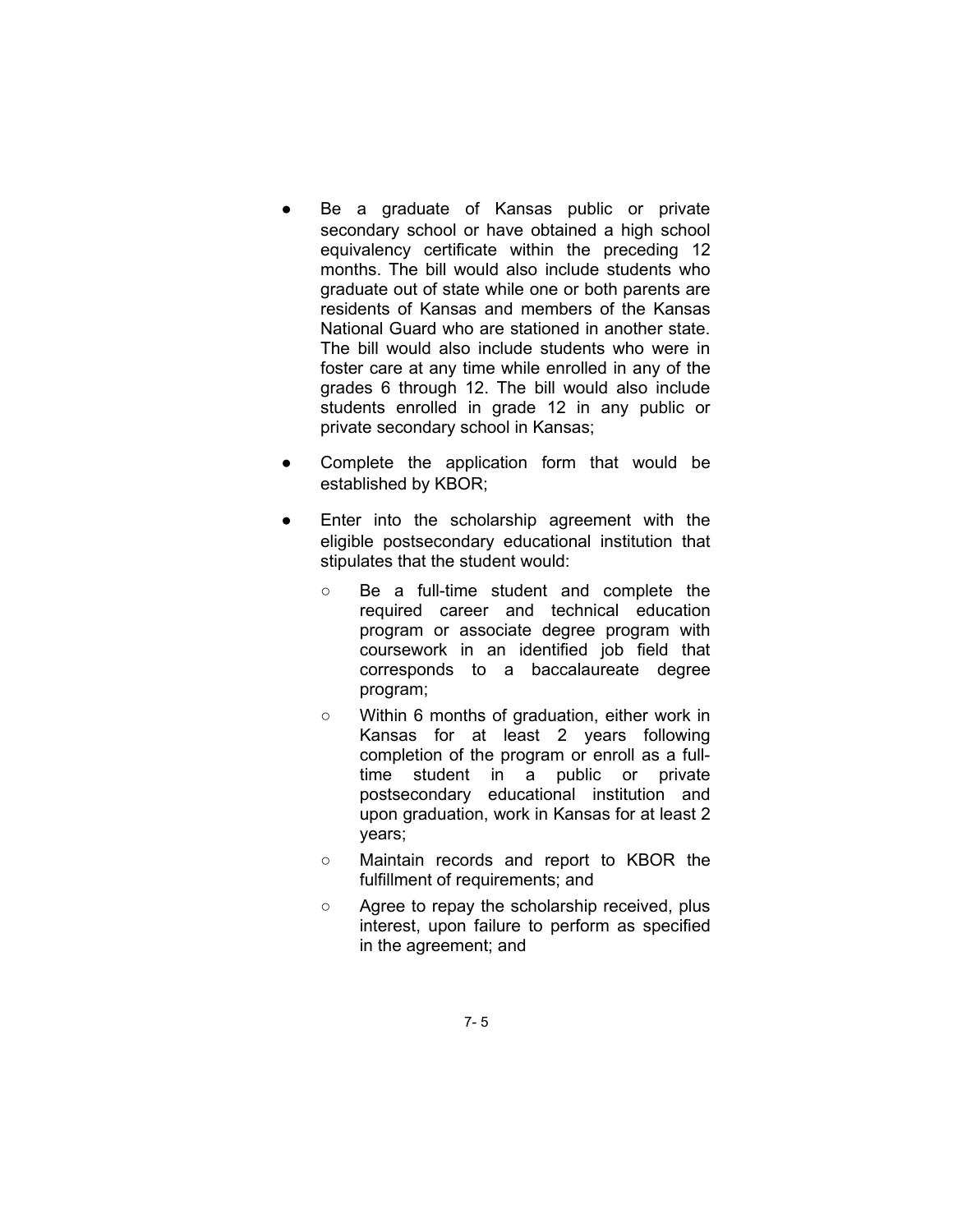- Complete the application for federal student aid and either:
	- Enroll in an eligible postsecondary educational institution with coursework in an identified job field that corresponds to a baccalaureate degree program; or
	- Transfer to a public or private postsecondary education institution that is primarily located in Kansas as a full-time student; and commence work in Kansas for at least 2 years following completion of the program.

The scholarship program would be subject to appropriations that could not exceed \$10.0 million annually and financing for this program could not begin until fiscal year 2022. The amount of a student's scholarship for each semester would be the aggregate of the amount of tuition and related fees or costs of the eligible postsecondary educational institution minus the aggregate amount of all other aid awarded to the student. The bill would specify aid includes any financial assistance that would not require repayment. The bill would not prohibit a student enrolled in high school who received a postsecondary course credit from qualifying for the scholarship. To continue receiving the scholarship, the student would be required to:

- Annually complete 100 hours of community service or be verified by the eligible postsecondary educational institution to be employed part-time;
- Maintain a cumulative grade point average of 2.0 or greater; and
- Satisfy other requirements specified in the agreement.

The scholarship conditions would be satisfied when the student: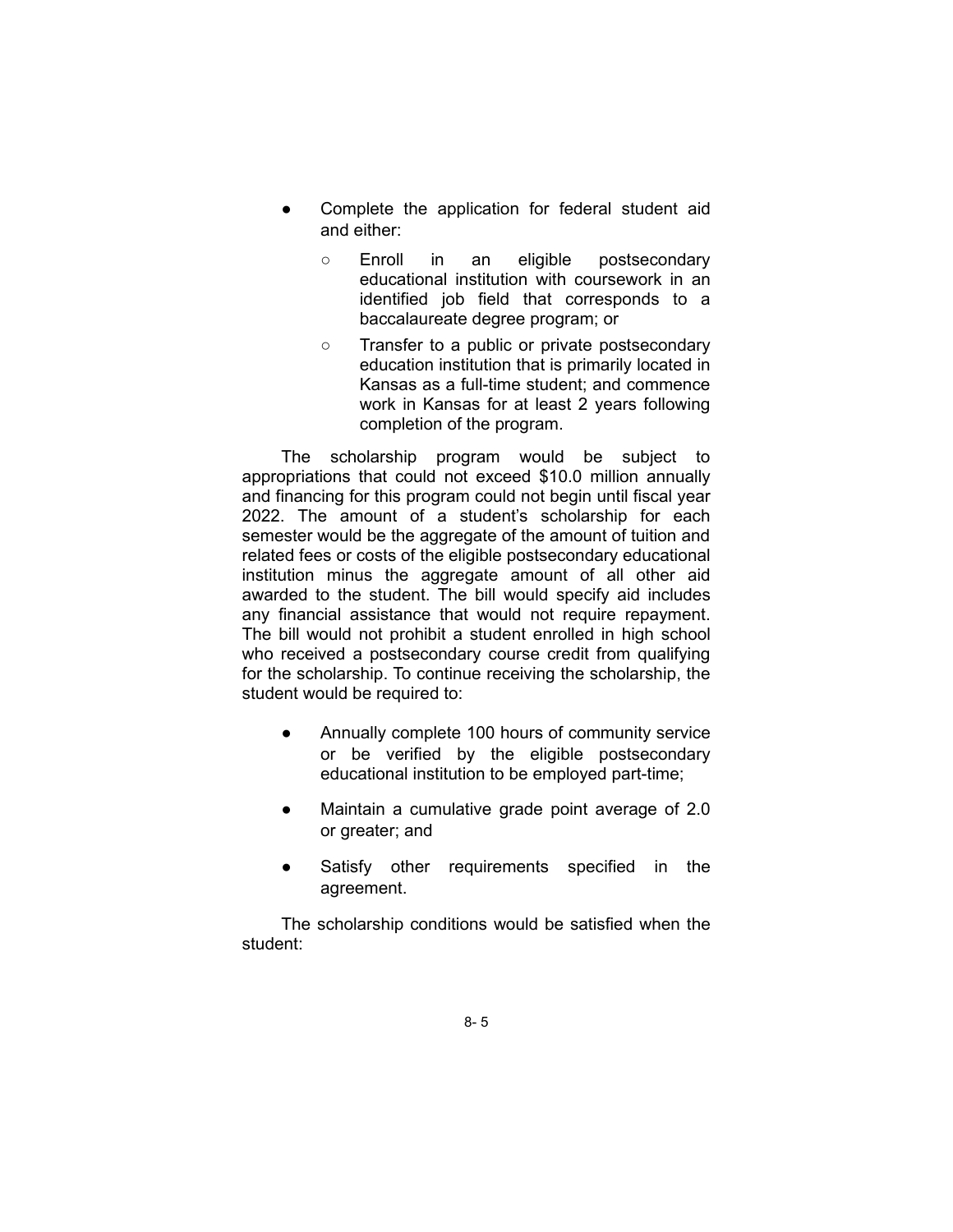- Completes the requirements of the agreement;
- Fails to complete the educational requirements after making a best effort attempt;
- Cannot obtain and continue employment;
- Cannot satisfy the requirements due to a permanent physical disability; or
- Dies.

KBOR would be required to adopt rules and regulations pertaining to:

- Application deadlines for the scholarship;
- Appeals process for denial or revocation of a scholarship;
- Guidelines for the transferability of a graduated student's credits from an eligible postsecondary educational institution to a state educational institution or a municipal university;
- Procedures for a student to record and report proof of community service hours;
- The terms, conditions, and requirements of the scholarship agreement between the KBOR and the student;
- Procedures for requesting and approving certain absences from an eligible postsecondary educational institution;
- Criteria for determining whether a student has fulfilled the employment and repayment requirements specified in the bill, including methods of repayment; and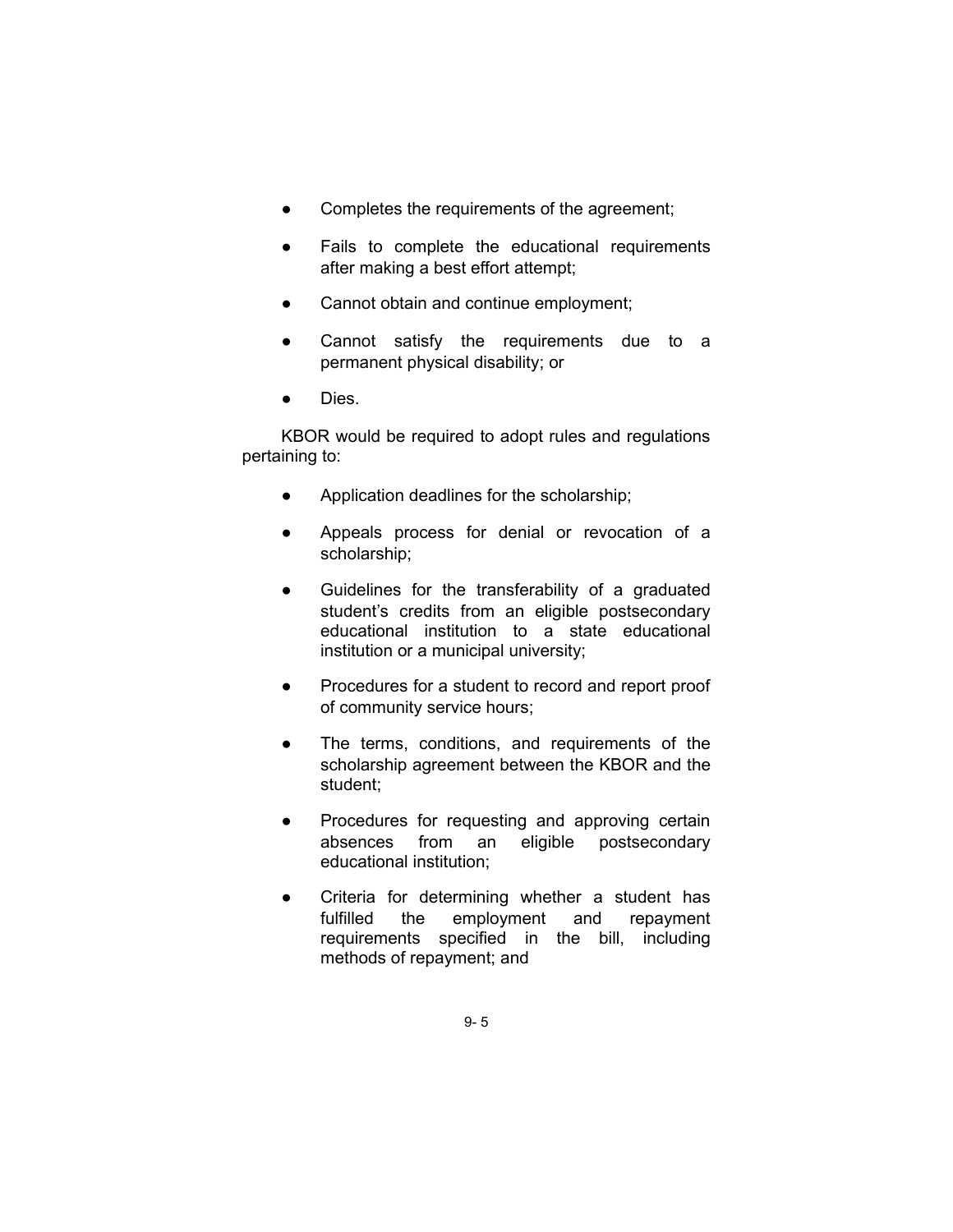Criteria for determining whether special circumstances or good cause are present that prevent a student from completing the scholarship requirements.

KBOR would be required to:

- Publicize the scholarship program by working with various community partners;
- Allocate funds to each postsecondary educational institution;
- Request information from each postsecondary educational institution;
- Collaborate annually with the Department of Commerce and Kansas business and industry to identify up to ten job fields that have the highest need for skilled employees;
- Designate scholarship-eligible career and technical programs and transfer education programs that correspond with the job fields and pathways;
- Ensure students fulfill the scholarship agreement; and
- Starting in January 2021, annually evaluate the program and report to the standing education committees of the House and Senate.

KBOR would be authorized to transfer any repayment account to a loan servicer or collection agency. Moneys received would be credited to the State General Fund.

The KPSA would sunset on July 1, 2025.